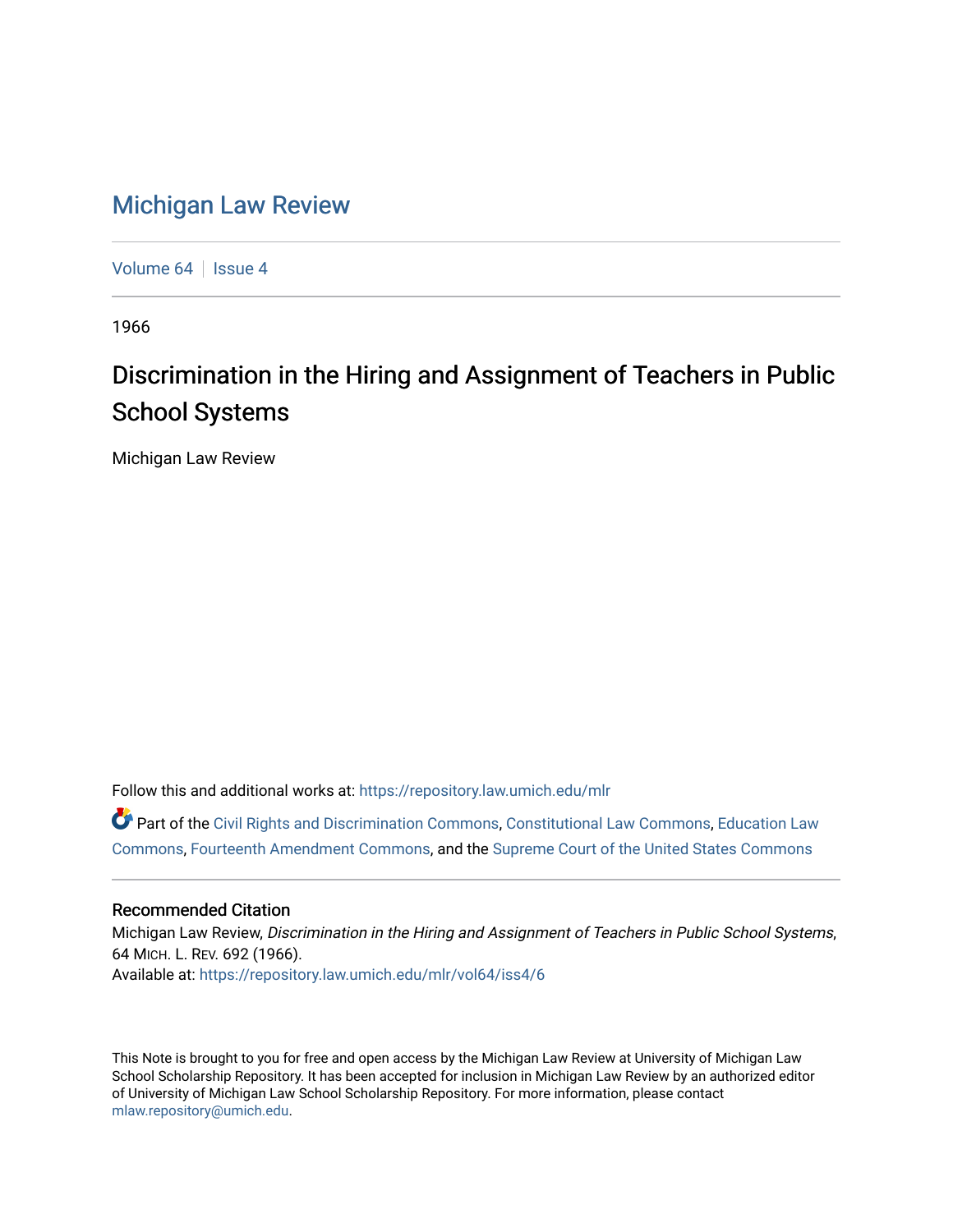#### **NOTES**

### **Discrimination** in **the Hiring and Assignment of Teachers** in **Public School Systems**

In the *Brown v. Board of Education1* decisions of 1954 and 1955, the United States Supreme Court made it clear that separate public school facilities for pupils of different races are inherently unequal and constitute a denial of the equal protection of the laws.2 While it was not altogether clear from the language of the opinions whether segregated faculties in public schools are also unconstitutional,<sup>8</sup> subsequent lower court decisions have held that racial discrimination in the selection and assignment of teachers is forbidden.<sup>4</sup>

Although desegregation of faculties has been recognized as a vital part of any meaningful process of desegregation, $\delta$  its implementation has barely begun. Not only have there been few instances of complete integration of faculties,<sup>6</sup> but many areas have evidenced a

2. "No state shall . . . deny to any person within its jurisdiction the equal protection of the laws," U.S. CONST. amend. XIV. The 1954 decision held that separate public school facilities were inherently unequal. Recognizing that the problems stemming from enforcement of this holding would vary from one locality to another, the Court postponed for one year a decision on the relief to be afforded. In the second *Brown* decision, the Court ordered the local school authorities to make a "prompt and reasonable start toward full compliance," 349 U.S. at 300, in order that admission to public schools without considerations of race could proceed with "all deliberate speed," *id.* at 301.

3. There was little language in the opinions referring explicitly to teachers. Courts have generally construed the following passage as including teachers within its scope: "[T]he courts will require that the defendants make a prompt and reasonable start toward full compliance with our May 17, 1954, ruling. Once such a start has been made, the courts may find that additional time is necessary to carry out the ruling in an effec• tive manner  $\dots$  To that end the courts may consider problems related to administration, arising from the physical condition of the school plant, the school transportation system, *personnel,* revision of school districts and attendance areas into compact units to achieve a system of determining admission to the public schools on a nonracial basis, and revision of local laws and regulations which may be necessary in solving the foregoing problems." Brown v. Board of Educ., 349 U.S. 294, 300-01 (1955). (Emphasis added.)

4. Bradley v. School Bd., 345 F.2d 310 (4th Cir.), *vacated and remanded,* 86 Sup. Ct. 224 (1965); Board of Pub. Instruction v. Braxton, 326 F.2d 616 (5th Cir. 1964); Calhoun v. Latimer, 321 F.2d 302, *vacated on other grounds,* 377 U.S. 263 (1964). Rights of both pupils and teachers have arisen from this line of decisions. It is clear that teachers may sue if they are the targets of racial discrimination. It seems established also that pupils have standing to sue when there is racial discrimination in faculty selection, See Griffin v. Board of Supervisors, 339 F.2d 486 (4th Cir. 1964); Board of Pub. Instruction v. Braxton, *supra;* Jackson v. School Bd., 321 F.2d 230 (4th Cir. 1963); Augustus v. Board of Pub. Instruction, 306 F.2d 862 (5th Cir. 1962). *But* cf. Bowditch v. Bun• combe County Bd. of Educ., 345 F.2d 329 (5th Cir. 1965); Mapp v. Board of Educ., 319 F.2d 571 (6th Cir. 1963); Monroe v. Board of Comm'rs, 244 F. Supp. 358 (W.D. Tenn. 1965).

5. Rogers v. Paul, 345 F.2d 117 (10th Cir. 1965); see note 48 *infra* and accompanying text. See also New York Times, May 25, 1965, p. 26, col. 1 (remarks of Leonard Jackson, correspondent for the Southern Educational Reporting Service in Oklahoma City).

6. There are, of course, exceptions. See CARMICHAEL & JAMES, THE LOUISVILLE STORY (1957); Dwyer, *A Study of Desegregation and Integration in Selective School Districts of Central Missouri* (unpublished dissertation, University of Missouri, 1958),

<sup>1.</sup> 347 U.S. 483, 495 (1954); 349 U.S. 294 (1955).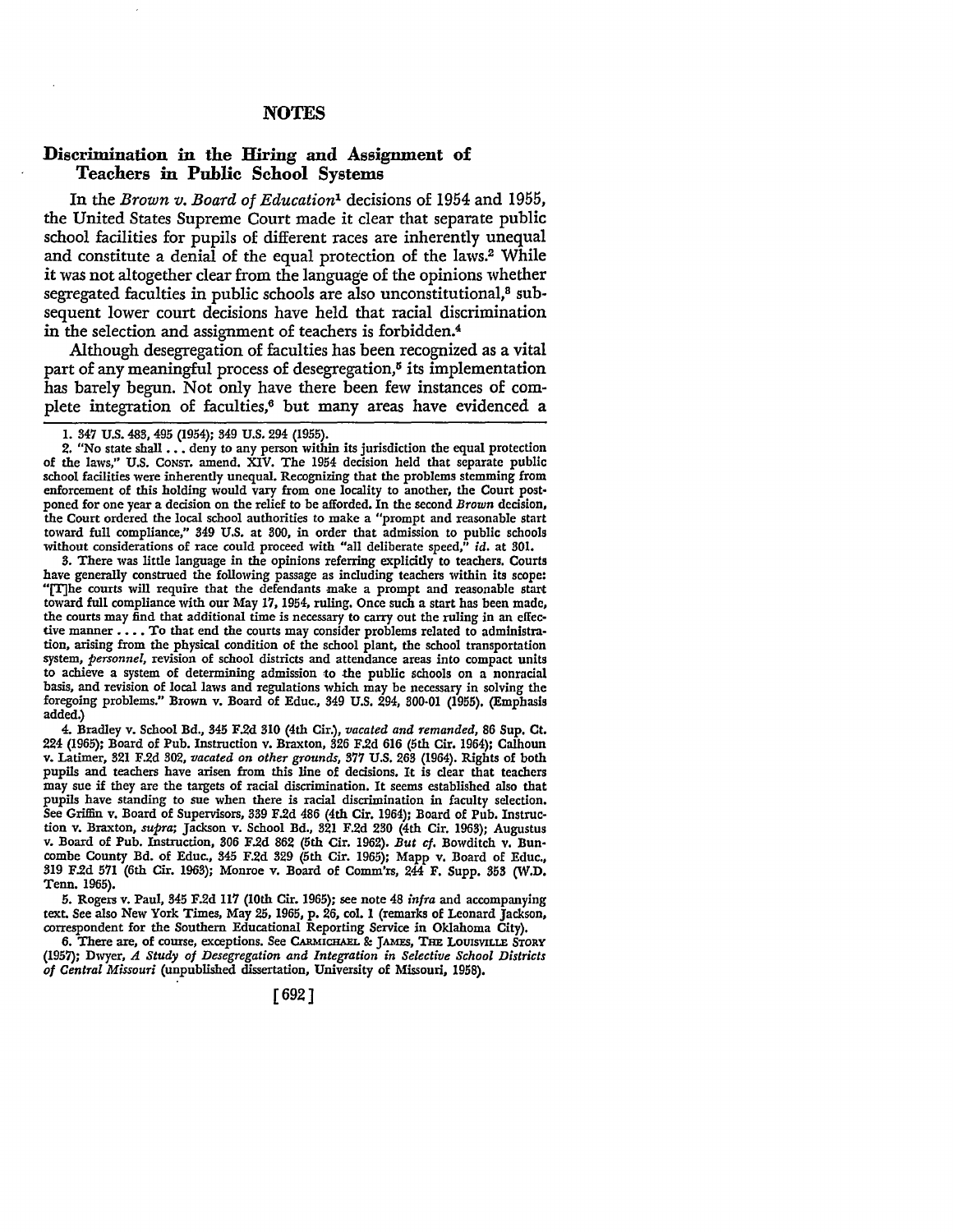reduction in the number of Negro teachers in direct proportion to the rate and extent of school desegregation.7 This can be partially attributed to various circumstances peculiar to teacher employment in the South. First, the implementation of school desegregation plans has encouraged the consolidation of schools and school districts, and consequently has resulted in the closing of many schools.8 The first schools to be closed are usually those which were formerly all-Negro,<sup>9</sup> and, as a result, the teachers displaced and not rehired in the consolidation process have been mainly Negro.10 Second, because previous segregation has in many cases rendered the quality of the education of Negro teachers and administrators inferior to that of whites,<sup>11</sup> employment on the basis of merit has tended to put Negro applicants at a disadvantage in competition with white applicants for the same positions.12 School boards have often used this factor as a reason for not rehiring Negro teachers, on the theory that the fundamental objective of providing the best available instruction for all students must not be sacrificed for the sake of achieving integrated faculties.13 Thus, although the lower quality of Negro education has

7. There are no authoritative figures on the precise scope of this problem, although there are some reported estimates. One official has stated that 396 Negro teachers have been dismissed as a result of the desegregation process in Oklahoma. New York Times, May 25, 1965, p. 1, col. 4. The New York Board of Education has estimated that 5000 teachers had lost their jobs due to the closing of Negro schools in the South. New York Times, August 3, 1965, p. 1, col. 3. An official of the National Education Association has reported 500 displaced Negro teachers. New York Times, Sept. 8, 1965, p. 22, col. 3. See generally Report of N.E.A. Task Force Appointed To Study the Problem of Displaced School Personnel Related to School Desegregation and the Employment Status of Recently Prepared Negro College Graduates Certified To Teach in Seventeen States, December 1965 (copy on file with the *Michigan Law Review).* 

8. *Ibid.* The Supreme Court in the second *Brown* decision seems to have recognized that at least some school consolidation would follow the decisions. See note 3 *supra.* 

9. Negro schools have generally been the first to be closed because as a rule they have inferior physical plants, inadequate libraries, and less-competent teachers. Cf. ASH-MORE, THE NEGRO AND THE SCHOOLS 160 (1954); EMBREE, EVERY TENTH PUPIL, THE STORY OF NEGRO SCHOOLS IN nm SotmI 3-6, 8, 9 (1935); Kaplan, *Segregation Litigation and the Schools-Part I: The New Rochelle Experience,* 58 Nw. U.L. REv. I, 3 (1963). Despite a pronounced trend in recent years to upgrade Negro school facilities in the South, there still remains a large disparity between white and Negro schools on the basis of per-pupil expenditure, value of physical facilities, and pupil-teacher ratios. Cf. PIERCE, KINCHELOE, MOORE, DREWRY & CARMICHAEL, WHITE AND NEGRO SCHOOLS IN THE SOUTH: AN ANALYSIS OF BIRACIAL EDUCATION 289-90 (1955).

10. See note 7 *supra.* See also Wright, *Public School Desegregation: Legal Remedies for De Facto Segregation,* 16 W. REs. L. REv. 478, 484 (1965).

11. See note 9 *supra.* This is true despite the faot that in many instances Negro teachers have more college degrees. Because of the comparatively lower quality of many Negro colleges, the competence of a Negro teacher often cannot be adequately measured by years of college training. PIERCE, *op. dt. supra* note 9, at 212.

The poor education of Negroes has been a class, and therefore a sociological, problem as well. See Brown v. Board of Educ., 347 U.S. 483, 494 (1954), and authorities cited therein; BARTLEY, SOCIAL ISSUES IN PUBLIC EDUCATION 135-38 (1963); Kaplan, *Segregation* Litigation and the Schools--Part II: The General Northern Problem, 58 Nw. U.L. REV. 157, 207 (1963).

12. See note 7 *supra* and accompanying text; Carter, *Integrating the Negro Teacher Out of a Job,* The Reporter, August 12, 1965.

13. See Dowell v. School Bd. of Oklahoma Pub. Schools, 219 F. Supp. 427 (W.D.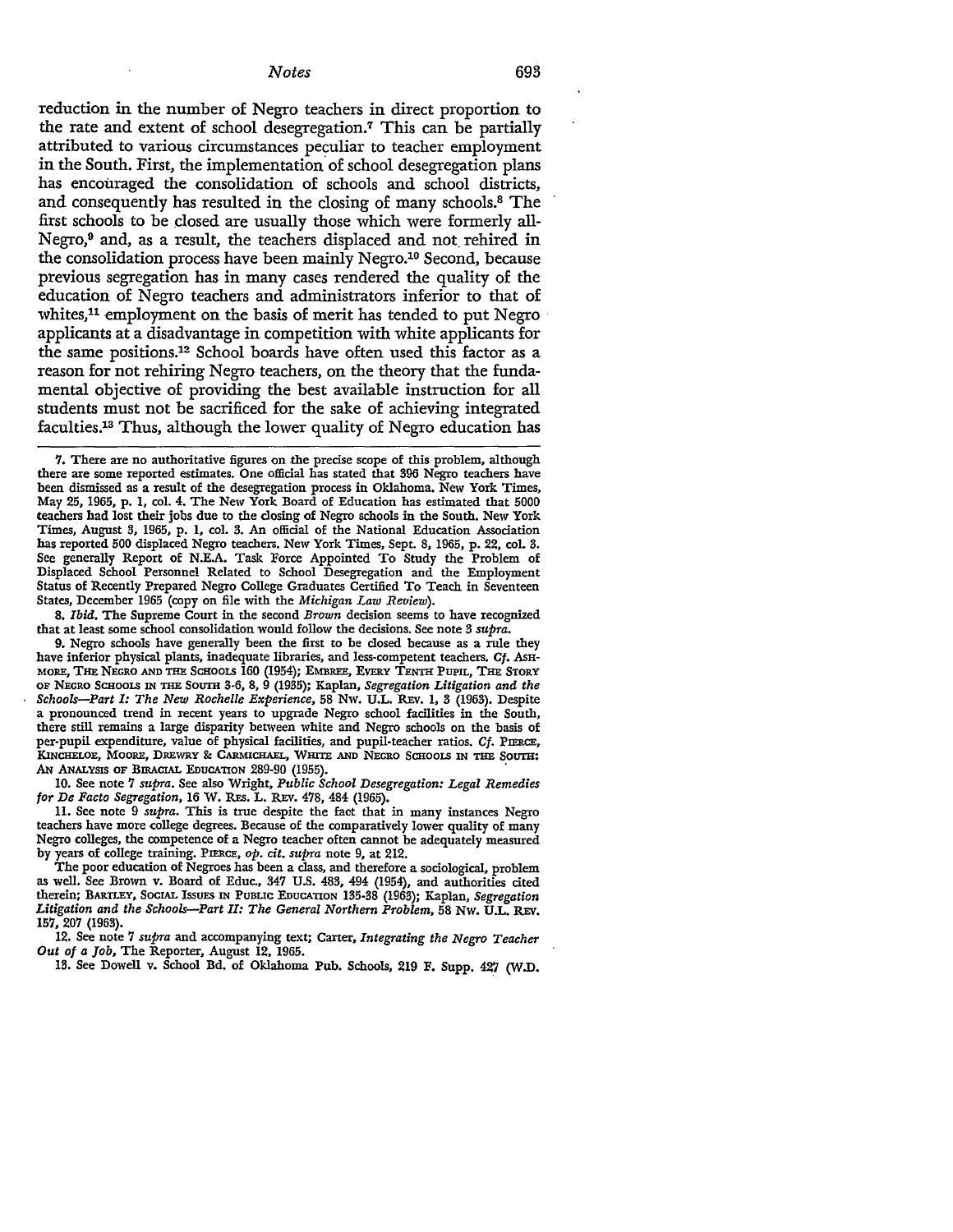often been a result of earlier public school segregation, employment of teachers will probably continue to be based on merit, as it clearly should be.14

However pressing these considerations may be, the most crucial and persistent problems involving desegregation of faculties relate to racial discrimination against Negro teachers in hiring and assignment practices. Two jurisdictional questions make these problems especially difficult to solve through resort to the courts. First, the power of a federal court to assist in desegregation of faculties has not been fully defined, since it is not yet clear whether the fourteenth amendment imposes a positive duty on local authorities to integrate faculties, or whether it merely requires them to refrain from discriminating on the basis of race.<sup>15</sup> If the mere existence of racially imbalanced faculties were declared to be a denial of equal protection under the fourteenth amendment,<sup>16</sup> courts could ascertain the ex-

Okla. 1963). In that case, the superintendent of schools maintained in good faith that nothing would be gained from the standpoint of education by a desegregation of teaching staffs, and that integration for the sake of integration was not a sufficient reason to desegregate. *Id.* at 444. The district court rejected this contention and held that the school board had a duty to establish a policy of integration of faculty members of different races. Although there is strong support for retaining traditional educational policies, some recent decisions have held that such standards must yield when they conflict with the overriding objective of achieving desegregation, See note 62 *infra.* 

14. Neither the rights of the teacher nor those of the pupil include the right to secure employment for an unqualified teacher. The goal of desegregation is to eliminate racial discrimination in the selection and assignment of teachers, not to give job preferences unjustified by ability. See note 62 *infra. But* cf. *Fiss, Racial Imbalance in the Public Schools: The Constitutional Concepts,* 78 HARv. L. REv. 564, 577 (1965), where it is asserted that an important school board policy should be to protect the Negro student from psychological harm, even when it is admitted that there is no racial discrimination being practiced by the school board. Certainly this position would appear valid if it implies only that racial considerations in the selection and assignment of teachers are valid criteria when there are qualified Negro teachers available; but it is a far less defensible proposition to say that the quality of education should be diminished by hiring a Negro teacher in preference to a better qualified white teacher in order to avoid the possibility of psychological harm to Negro pupils.

15. The problem is whether racial im,balance *(de facto* segregation) in schools :s illegal when caused by factors other than racial discrimination by the local school board. A few courts have said that racially imbalanced schools are inherently unequal if they are a result of prior discriminatory policies of school boards. In such a case, these courts hold that a school board has an affirmative duty to integrate pupils and teachers, See Singleton v. Jackson Municipal Separate School Dist., 348 F.2d 729 (5th Cir. 1965); Dowell v. School Bd. of Okla. Pub. Schools, 244 F. Supp. 971 (W.D. Okla. 1965): Blocker v. Board of Educ., 226 F. Supp. 208 (E.D.N.Y. 1964): Branch v. Board of Educ., 204 F. Supp. 150 (E.D.N.Y. 1962): Taylor v. Board of Educ., 191 F. Supp. 181 (S.D.N.Y.), *aff'd and enforced,* 195 F. Supp. 231 (S.D.N.Y.), *afj'd,* 294 F.2d 36 (2d Cir.), *cert. denied,* 368 U.S. 940 (1961); Booker v. Plainfield Bd. of Educ., 34 U.S.L, WEEK 2036-37 (N.J. June 28, 1965).

Most ·of the courts that have passed on the question, however, have held that the fourteenth amendment prohibits only deliberately caused racial imbalance. Monroe v. Board of Comm'rs, 244 F. Supp. 353 (W.D. Tenn. 1965), and cases cited therein; Briggs v. Elliott, 132 F. Supp. 776 (E.D.S.C. 1955).

16. See Fiss, *supra* note 14; Wright, *De Facto Segregation in Public Schools,* 40 N.Y.U.L. REv. 285 (1965). The Supreme Court has thus far declined to pass on this question.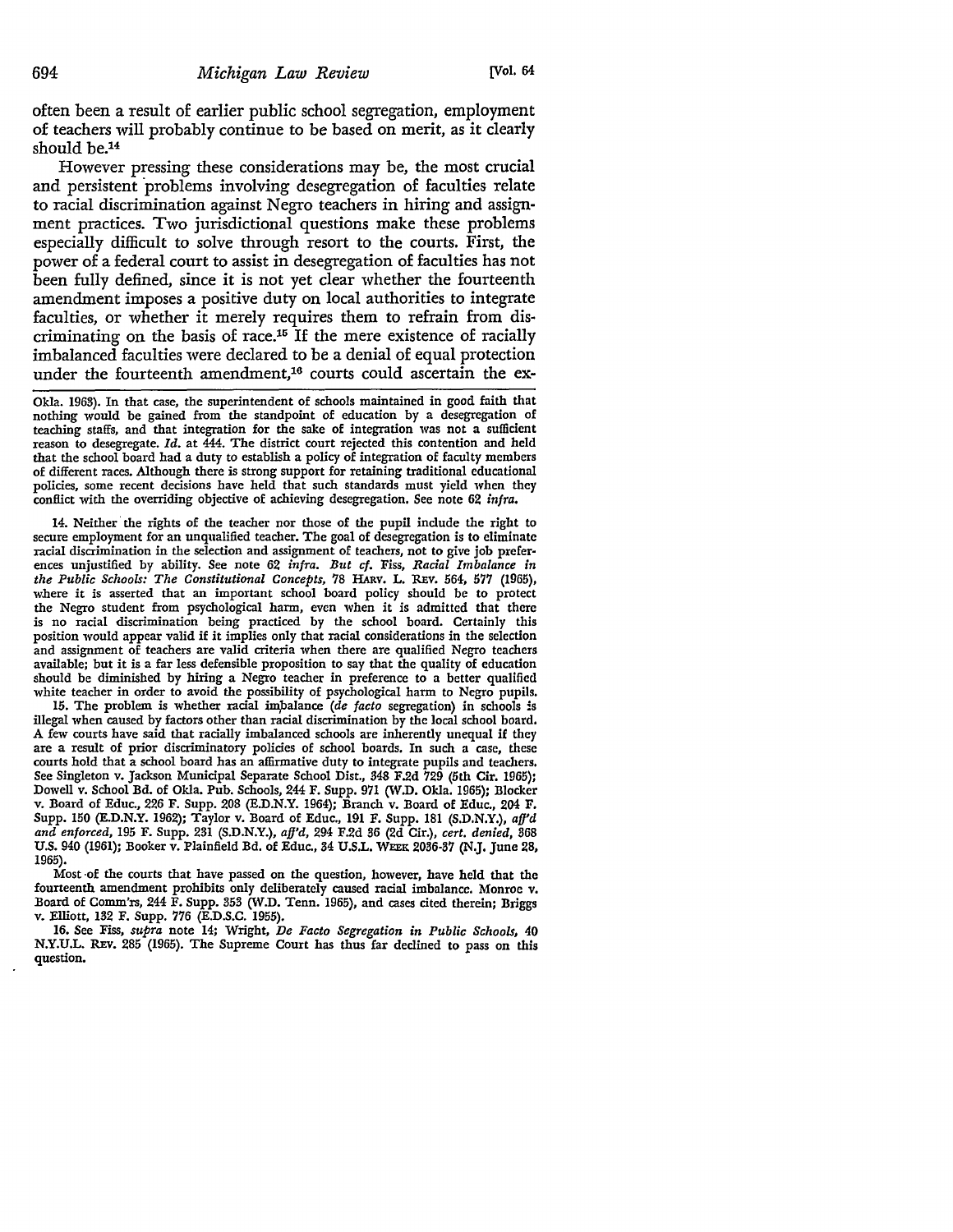istence of such a denial simply by observing the racial composition of the faculty.17 In fact, however, although there are a few decisions to the contrary,18 the great majority of courts have held that only deliberate racial imbalance is unconstitutional.19 Remedies for the slow progress of teacher desegregation, therefore, must be proposed within this framework.<sup>20</sup> Second, racial discrimination in the hiring and assignment of teachers has been difficult to prove because under state statutes school boards traditionally have been allowed wide discretion in the selection of school personnel.<sup>21</sup> As in other areas where administrative discretion is involved,<sup>22</sup> unless a clear and arbitrary abuse of such discretion is shown, the courts are unwilling to substitute their judgment for that of the administrative body.<sup>23</sup>

It is clear that a federal court may enjoin school board hiring practices which take into account the race of the applicant.24 A major problem, however, in view of the great discretionary power of school boards, is to determine when such racial discrimination has in fact occurred.26 Recent decisions have required, as a minimum safeguard against administrative abuse, that teacher hiring be based on a fair comparison of all applicants for a teaching position. In *Franklin v. Giles County School Board,26* for example, consolidation of a Negro school with a white school resulted in loss of employment by seven Negro teachers. It had previously been the policy of

17. Of course, what degree of racial imbalance would be illegal is a troublesome question, and probably would depend upon local circumstances. For an insight into the difficulties inherent in declaring fortuitous racial imbalance unconstitutional, see Springfield School Comm. v. Barksdale, 348 F.2d 261 (1st Cir. 1965); Bell v. School City of Gary, 213 F. Supp. 819, 829-31 (N.D. Ind.), *afj'd,* 324 F.2d 209 (7th Cir. 1963).

There are no grounds for holding that a teacher has a fundamental right to work in either a white or an integrated school, absent racial discrimination against him. Therefore, an argument that racial imbalance in faculty allocation is *per se* a denial of equal protection would have to be based on the pupils' standing to sue. This standing arises from the psychological harm done the Negro student when he feels that his race is not being represented on an equal level with the white race. See Brown v. Board of Educ., 347 U.S. 483 (1954); Rogers v. Paul, 345 F.2d 117 (10th Cir. 1965); Dowell v. School Bd. of Okla. Pub. Schools, 219 F. Supp. 427 *(W.D. Okla. 1963)*.

18. See note 15 *supra.* 

· 19. *Ibid.* 

20. See notes 15 and 17 *supra.* 

21. EDWARDS, THE COURTS AND THE PUBLIC SCHOOLS 446-47 (1955); GIBSON & HUNT, THE SCHOOL PERSONNEL ADMINISTRATOR 362 (1965); MESSICK, THE DISCRETIONARY POWER OF SCHOOL BOARDS 60 (1949).

22. COOPER, ADMINISTRATIVE AGENCIES AND THE COURTS 36, 40-48 (1951); DAVIS, AD-MINISTRATIVE LAW 132-33, 537-38 (1959). See also SARGENT, EDUCATIONAL ADMINISTRATION 431-39 (1955).

ill~~~ . 23. See authorities cited note 22 *supra.* See also Brooks v. School Dist., 267 F.2d 733 (8th Cir.), *cert. denied,* 361 U.S. 894 (1959); Buford v. Morgantown City Bd. of Educ., 244 F. Supp. 437 (YIV.D.N.C. 1965); Johnson v. Branch, 242 F. Supp. 721 (E.D.N.C. 1965). 24. Garner v. Board of Public Works, 341 U.S. 716 (1951); Franklin v. County

School Bd., 242 F. Supp. 371 *{Yl'v* .D. Va. 1965). See note 4 *supra.* 

25. Downs v. Board of Educ., 336 F.2d 988, 996 (10th Cir. 1964), *cert. denied,* 85 Sup. Ct. 898 (1965); Bell v. School City of Gary, 213 F. Supp. 819 (N.D. Ind.), *afj'd,* 324 F.2d 209 (7th Cir. 1963).

 $\sim$ 

26. 242 F. Supp. 371 *(W.D. Va. 1965)*.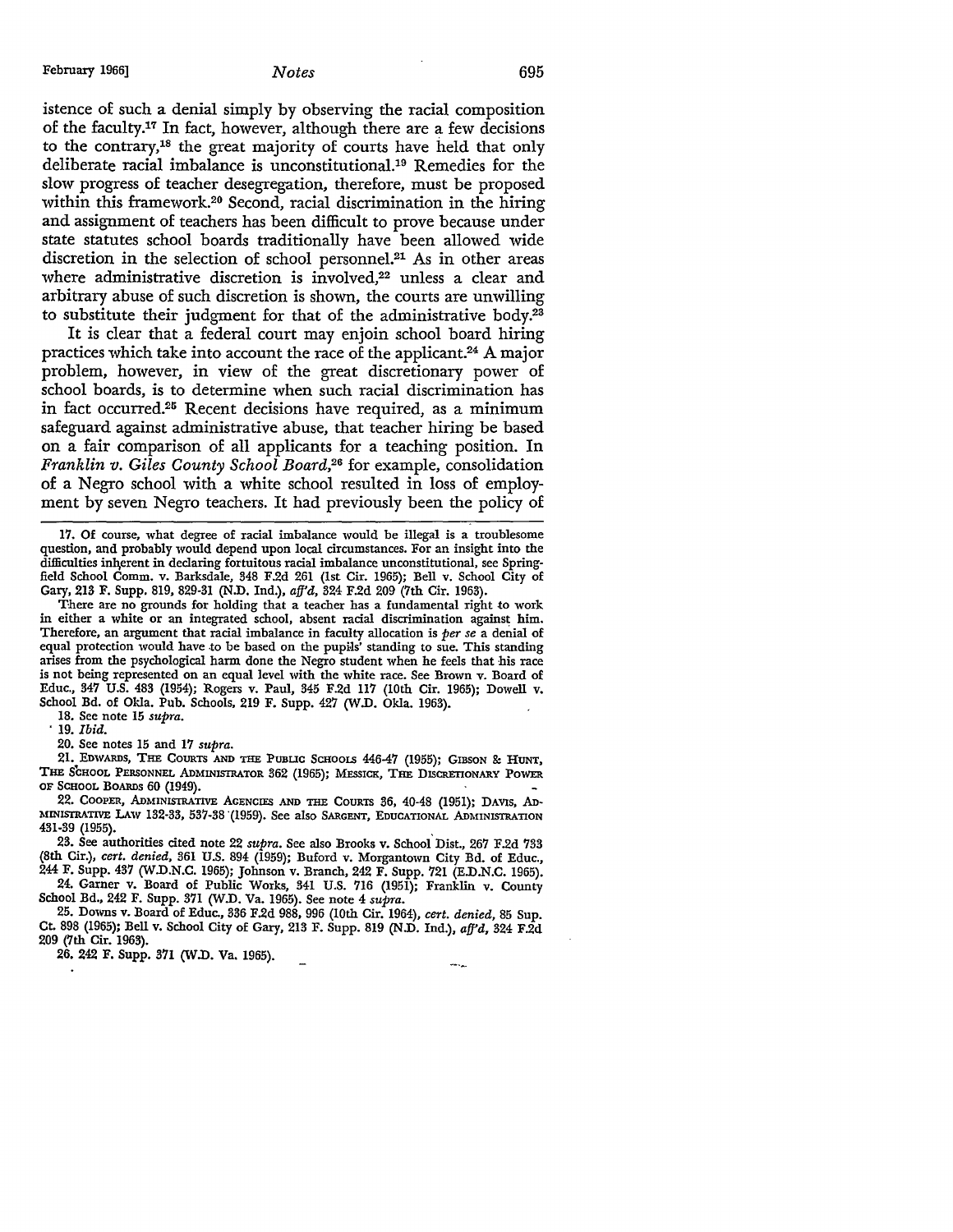the school board to absorb teachers displaced because of consolidations. The Negro teachers and the Virginia Teachers Association brought an action in the federal district court against the school board, alleging that racial discrimination was the cause of the Negro teachers' dismissal. The court held that the school board was under an affirmative duty to compare the qualifications of the seven displaced teachers with those of all the other teachers in the system in order to determine which would be subject to dismissal.<sup>27</sup> Only after demonstrating to the court that the Negro teachers were less qualified for the available positions than other teachers could the school board dismiss them.28

Despite the willingness of the court in *Franklin* to rule on the constitutionality of the selection procedures used, effective judicial review of the actual selection process remains difficult. Typical criteria29 for judging an applicant for a teaching position include training, experience, classroom performance, personality, and ability to fulfill the specific requirements of the job.<sup>80</sup> "Training" and "experience" are objective criteria involving educational background and the duration and character of teaching experience; as such they are readily subject to evaluation by the courts. The other three criteria are subjective, however, and require the exercise of disciplined, professional judgment. For this reason, the courts have been reluctant to overturn administrative decisions based on an examination of these factors.31 Thus, a question naturally arises as to what extent, and in what circumstances, the courts will inquire into the motives behind the exercise of a school board's discretion and the effect of those motives on the desegregation process.

In analogous areas involving discrimination against Negroes, the courts have moved swiftly to ascertain the effects of certain administrative decisions and to hold the decisions unconstitutional when necessary. For example, the courts have been particularly sensitive

<sup>27.</sup> The court in *Franklin* distinguished a similar fact situation in Brooks v. School Dist., 267 F.2d 733 (8th Cir.), *cert. denied,* 361 U.S. 894 (1959). In *Brooks,* the school board had already compared the qualifications of all teachers in the system before decid• ing that the Negro teachers could not be retained.

<sup>28. 242</sup> F. Supp. at 373-74.

<sup>29.</sup> Methods for the evaluation of teachers are at present in flux. See note 62 *infra*  and authorities cited.

<sup>30.</sup> *Better Than Rating, New Approaches to Appraisal of Teaching Services* 34-40 (1950) (a pamphlet prepared by the NEA Comm. on Teacher Evaluation of the Ass'n for Supervision and Curriculum Development). These criteria are standard and have received judicial recognition. See Brooks v. School Dist., 267 F.2d 733 (8th Cir.), *cert. denied,* 361 U.S. 894 (1959) (qualifications, training, experience, personality, and ability to fulfill the requirements of the position); Buford v. Morgantown City Bd. of Educ., 244 F. Supp. 437 (W.D.N.C. 1965) (classroom performance); Johnson v. Branch, 242 F. Supp, 721, 723 (E.D.N.C. 1965).

<sup>31.</sup> See authorities cited note 22 *supra. Cf.* Manjares v. Newton, 44 Cal. Rptr. 343 (1965); Tripp v. Board of Examiners, 44 Misc. 2d 1026, 255 N.Y.S.2d 526 (Sup. Ct. 1964); Board of Educ. v. Bentley, 383 S.W.2d 677 (Ky. 1964),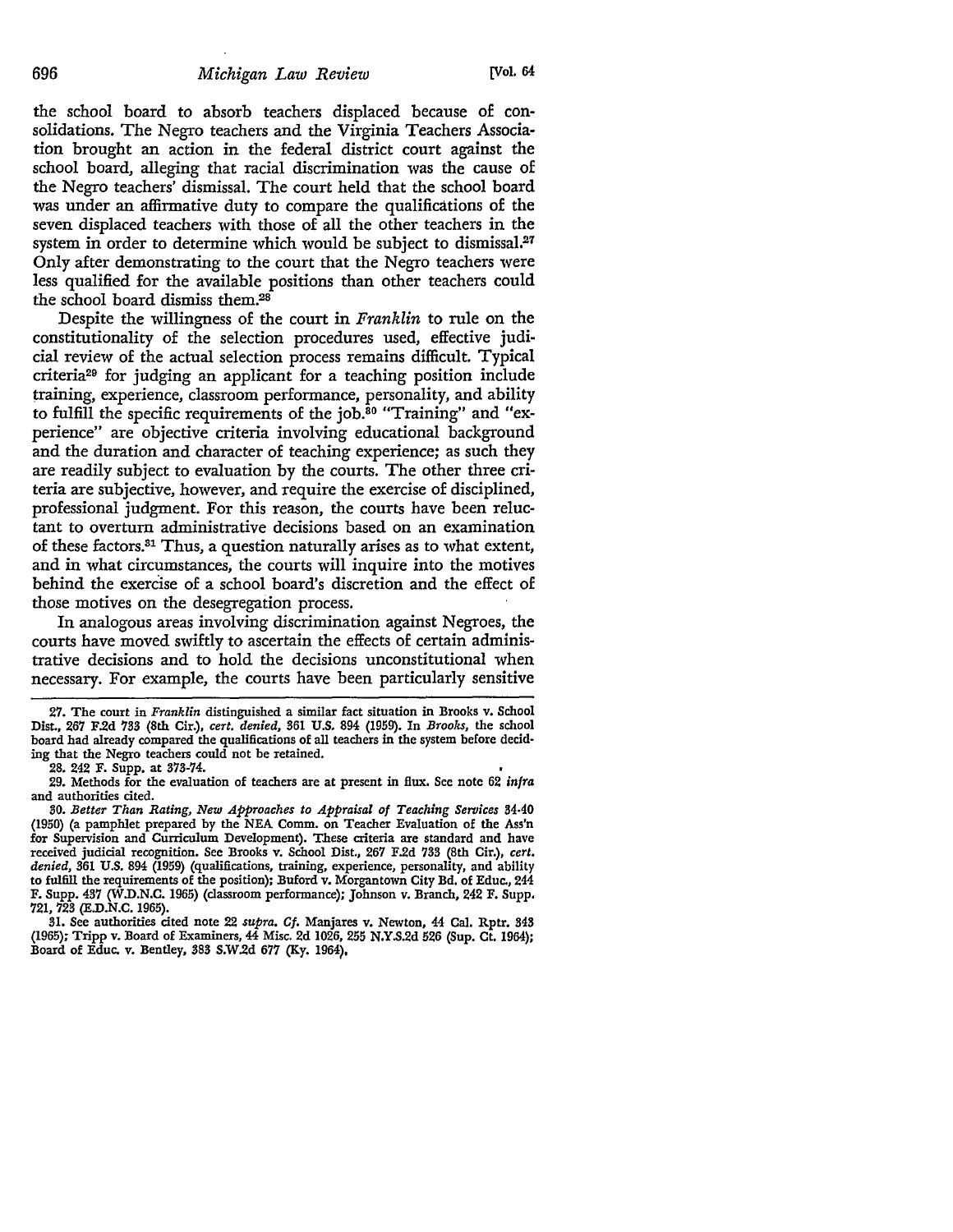February 1966] *Notes* 697

to the effects on Negroes of racially gerrymandered school districts.32 In *Dowell v. School Board of Oklahoma Public Schools,83* community resistance to efforts by Negroes to obtain housing in all-white areas had resulted in segregated residential patterns and a concomitant racial imbalance in the schools. The court ordered the school board to establish an affirmative policy enabling students to transfer to non-neighborhood schools.<sup>34</sup> In other situations, courts have invalidated discretionary decisions by local administrative authorities regarding jury selection procedures,<sup>35</sup> housing ordinances,<sup>36</sup> zoning laws,<sup>37</sup> and pupil transfer plans<sup>38</sup> which have had the effect of discriminating against Negroes and perpetuating racial imbalance. State laws having the same effect have also been held unconstitutional. 89 Judicial action in these areas demonstrates that the courts have become increasingly competent and experienced in dealing with a variety of discrimination problems, and have evinced a willingness to impose their newly acquired expertise on local administrators.<sup>40</sup>

In spite of the advances in these areas, courts for the most part have restricted judicial inquiry in faculty desegregation cases to determining whether there exists a sufficient factual basis to infer that racial considerations have been used.41 For instance, some courts

34. *Id.* at 982.

36. See, *e.g.,* Detroit Housing Comm'n v. Lewis, 226 F.2d 180 (6th Cir. 1955); Ander• son v. Town of Forest Park, 239 F. Supp. 576 (D. Okla. 1965); Banks v. Housing Author• ity, 120 Cal. App. 2d 1, 260 P .2d 668 (1953), *cert. denied,* 347 U.S. 974 (1954).

37. See, *e.g.,* Wiley v. Richland Water Dist., 5 RACE REL. L. REP. 788 (D. Ore. 1960); Youngblood v. City of Delray Beach, 1 RACE REL. L. REP. 680 (S.D. Fla. 1956).

38. Goss v. Board of Educ., 373 U.S. 683 (1963); Cooper v. Aaron, 358 U.S. 1 (1958); Becket v. School Bd., 3 RACE REL. L. REP. 942 (E.D. Va. 1958). See Comment, *State Efforts To Circumvent Desegregation: Private Schools, Pupil Placement, and Geographic Segregation,* 54 Nw. U.L. REv. 354, 360-65 (1959).

39. Griffin v. State Bd. of Educ., 239 F.2d 560 (5th Cir. 1964). See Comment, *Unconstitutional Racial Classification and De Facto Segregation,* 63 MICH. L. REv. 913 (1965). 40. See Comment, *supra* note 39, at 913. See also Bickel, *The Decade of School De• segregation,* 64 COLUM. L. REv. 193, 218 (1964); Note, 107 u. PA. L. REv. 515 (1959).

41. To date an established pattern of Negro teacher dismissals has not, by itself, been enough to prove the existence of racial discrimination. One possible reason for this is that the majority of courts may believe that to allow such evidence to be presumptive of racial discrimination would be perilously close to holding faculty racial imbalance illegal per se. Most courts are unwilling so to hold. See note 15 *supra.* In *Buford,* the plaintiff argued that the fact that there were few Negro teachers being hired while many were being dismissed was sufficient to prove racial discrimination in the school board's hiring practices. The court stated that such an argument was analogous to the *res ipsa loquitur* rule of evidence and that it had no judicial precedent whatever. *But cf.* Evans v. Buchanan, 207 F. Supp. 820 (D. Del. 1962), where a rebuttable presumption of the unconstitutionality of a school boundaries decision was created on the basis

<sup>32.</sup> See, *e.g.,* Green v. School Bd., 304 F.2d 118 (4th Cir. 1962); Northcross v. Board of Educ., 302 F.2d 818 (6th Cir.), *cert. denied,* 370 U.S. 944 (1962); Norwood v. Tucker, 287 F.2d 798 (8th Cir. 1961); Clemons v. Board of Educ., 228 F.2d 853 (6th Cir. 1956). 33.·244 F. Supp. 971 (W.D. Okla. 1965).

<sup>35.</sup> See, *e.g.,* Arnold v. North Carolina, 376 U.S. 773 (1964); Eubanks v. Louisana, 356 U.S. 584 (1957); Cassell v. Texas, 339 U.S. 282 (1950).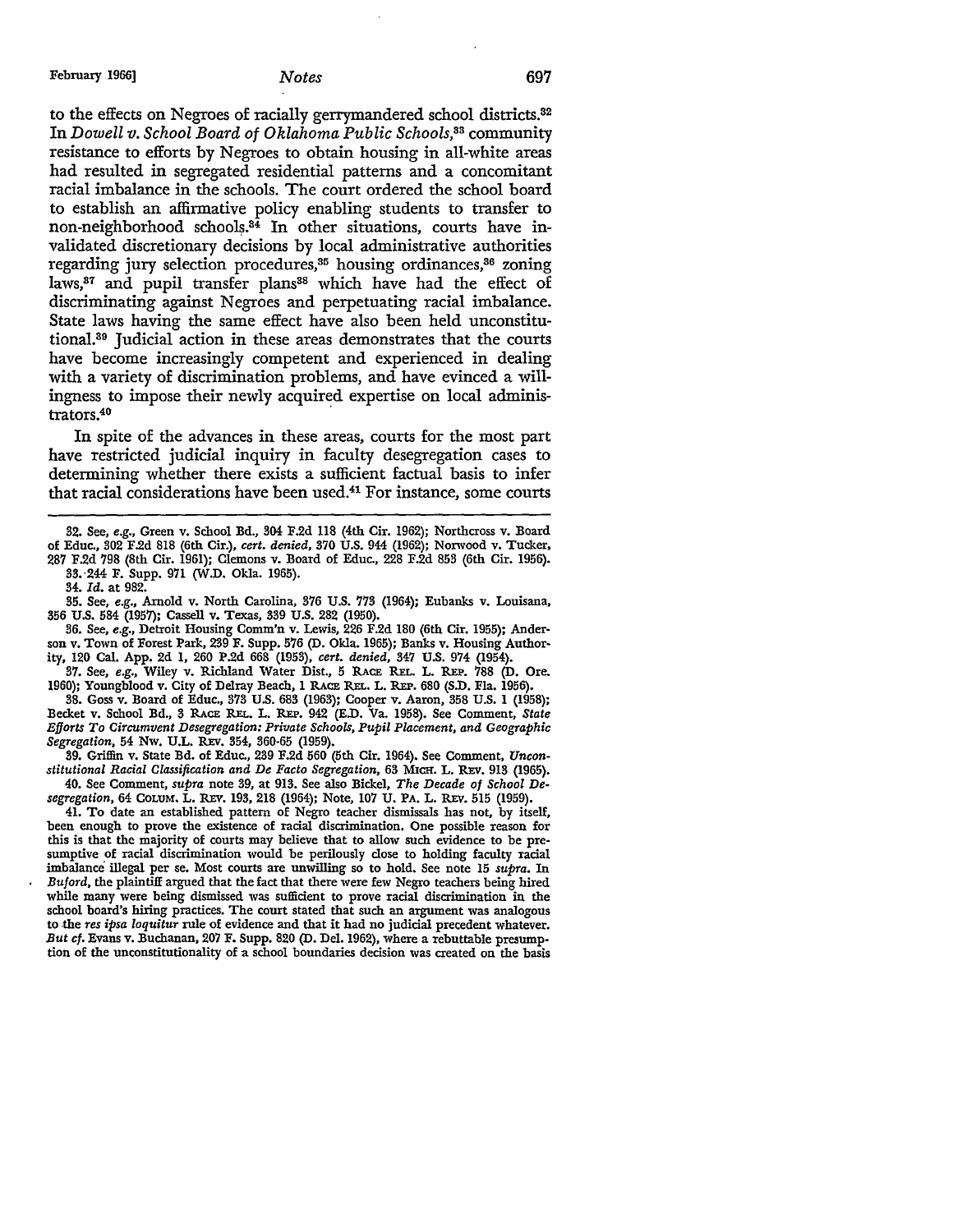have grounded their holdings on the demonstrated "good faith" of the school boards in working toward pupil desegregation,<sup>42</sup> such a showing being considered sufficient to prove that the school board is working with "all deliberate speed" to accomplish teacher desegregation. Implicit in these decisions is the feeling that the case of the Negro pupil is far more pressing from the standpoint of equal protection than is that of the Negro teacher. A striking example is *Yarborough v. Hubert-West Memphis School District,48* in which the school board submitted a plan to the court for the desegregation of pupils but was unable to arrive at a solution for the desegregation of faculties. The court accepted the plan for pupils and refused to enjoin the school board from employing discriminatory practices in the hiring and assignment of teachers. The court's rationale was that, in light of the board's good-faith progress in pupil integration, it was enough that it was taking steps to solve the problems of desegregation of teachers.

On the other hand, several courts have recently held that, although the fourteenth amendment does not require the correction of racial imbalance where school board policies have been considered fair, school boards nevertheless have a duty to "disestablish segregation" where the effects of earlier segregation policies have not been corrected.44 These courts reason that faculties should be desegregated so that "both white and Negro students would feel that their color was represented on an equal level and that their people were sharing the responsibility of high-level teaching."46

The problems relating to the assignment of teachers are similar to those involved in the hiring of teachers. In fact, it is common for a single suit to seek relief for discrimination in both hiring and assignment practices. Difficulties peculiar to discrimination in assign-

43. 243 F. Supp. 65 (E.D. Ark. 1965).

44. See note 15 *supra.* It was in the second *Dowell* case that the court employed the term "disestablish segregation." The phrase implies that existing racial imbalance is a consequence of past segregation policies, and, because of this, school boards have an affirmative duty to remedy racial imbalance. The court distinguished this from a positive duty to integrate pupils and teachers; but to the extent that it can be determined that present racial imbalance is indeed a result of prior segregation policies, the affirmative duty imposed in the two situations is the same. It is unclear, however, whether the affirmative duty to act arises when racial imbalance is due to segregation policies over which the school board has no control, as, for example, in connection with a segregated housing program.

45. Dowell v. School Board of Okla. City Pub. Schools, 244 F. Supp. 971, 984 (W.D. Okla. 1965).

of mathematical evidence that racial considerations had been used. See also Comment, *supra* note 39, at 917-20.

<sup>42.</sup> See Bradley v. School Bd., 345 F.2d 310 (4th Cir.), *vacated and remanded,* 86 Sup. Ot. 224 (1965); Lockett v. Board of Educ., 342 F.2d 225 (5th Cir. 1965); Augustus v. Board of Pub. Instr., 306 F.2d 862 (5th Cir. 1962); Brooks v. School Bd., 267 F.2d 733 (8th Cir. 1959). If there has been bad faith on the part of the school board, the courts will exercise a tighter control over the desegregation process. Sec Evans v. Ennis, 281 F.2d 385 (3d Cir.), *cert. denied,* 364 U.S. 933 (1960).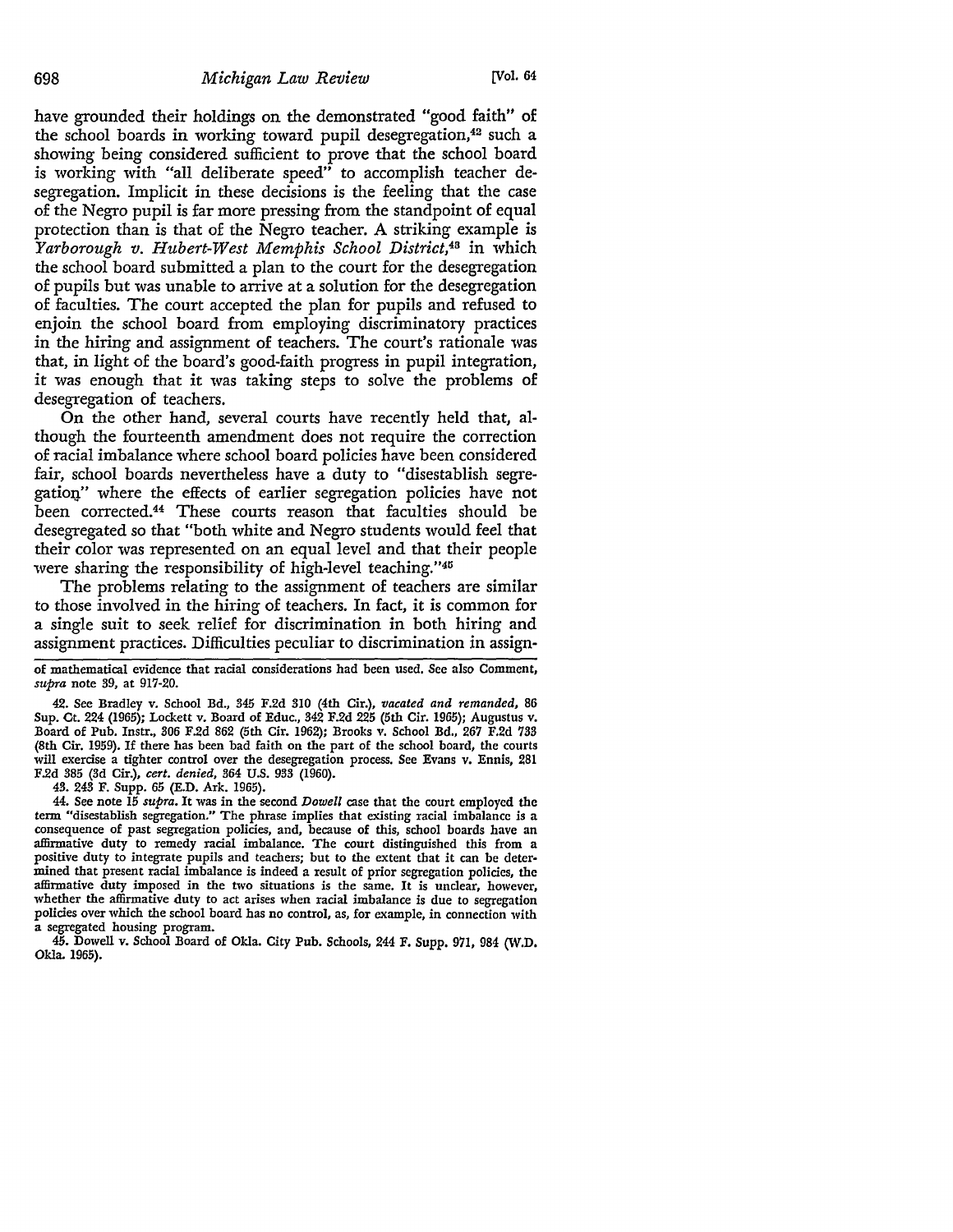ment, however, require separate consideration. Normally, teachers of a particular race are assigned to schools in which a large percentage of the pupils are of that race. Most courts and school boards have reasoned that the pattern of teacher desegregation in a school should correspond with the racial patterns established in the student body after the elimination of discrimination in the assignment of pupils.46 In many instances this belief has led the courts to delay the desegregation of faculties until a program of pupil integration has been effectively implemented.47 However, a recent United States Supreme Court decision has removed this formidable impediment to immediate desegregation of faculties. In *Bradley v. School Board,48*  the Court held that the lower court erred in approving plans for school desegregation without considering at a "full evidentiary hearing" the petitioner's contention that faculty allocation on an allegedly racial basis rendered the plans inadequate under the principles of *Brown v. Board of Education.* This decision represents a significant move toward accomplishing faculty desegregation, by its requirement that these problems be treated on an equal basis with pupil desegregation issues in determining the validity of school desegregation plans.

Another significant factor in the area of teacher assignment is the attitude of the community.49 Hostile community feeling manifested in the form of social and professional harassment of teachers can cause substantial delay in the implementation of court-ordered plans.50 This factor has particular significance where the individual teachers have been given a voice in determining where they will teach. If ovenvhelming community sentiment is against any form of desegregation, few teachers of either race are likely to request transfer to a school in which the large majority of pupils are of the other race.51 Such a system of teacher assignment places the burden of desegregation upon individual school teachers, in contravention

47. Jackson v. School Bd., *supra* note 46. Generally this delay has taken the form of court approval of a desegregation plan for pupils while the issue of teacher desegregation has been postponed until the school board has had time to formulate a plan. See note 43 *supra* and accompanying text.

48. 86 Sup. Ct. 224 (1965).

49. For a brief description of the fears arising in the various groups involved in the desegregation process in general, see Group for the Advancement of Psychiatry, *Psychiatric Aspects of School Desegregation (Report no. 37)* 71-72 (1957).

50. New York Times, Sept. 8, 1965, p. 22, col. 3. See Report of N.E.A. Task Force, *supra* note 7, at 16, 35-37.

51. CONFERENCE BEFORE THE U.S. COMMISSION ON CIVIL RIGHTS, FOURTH ANNUAL EDUCATIONAL CONFERENCE ON PROBLEMS OF SEGREGATION AND DESEGREGATION OF PUBLIC SCHOOLS 21, 25, 38 (1962) (statement of Dr. Houston R. Jackson, Assistant Superintendent, Staff Services, Baltimore Public Schools).

<sup>46.</sup> Bradley v. School Bd., 345 F.2d 310 · (4th Cir.), *vacated and remanded,* 86 Sup. Ct. 224 (1965); Rogers v. Paul, 345 F.2d 117 (10th Cir. 1965); Jackson v. School Bd., 321 F.2d 230 (4th Cir. 1963); Yarborough v. Hubert-West Memphis School Dist. No. 4, 243 F. Supp. 65 (E.D. Ark. 1965).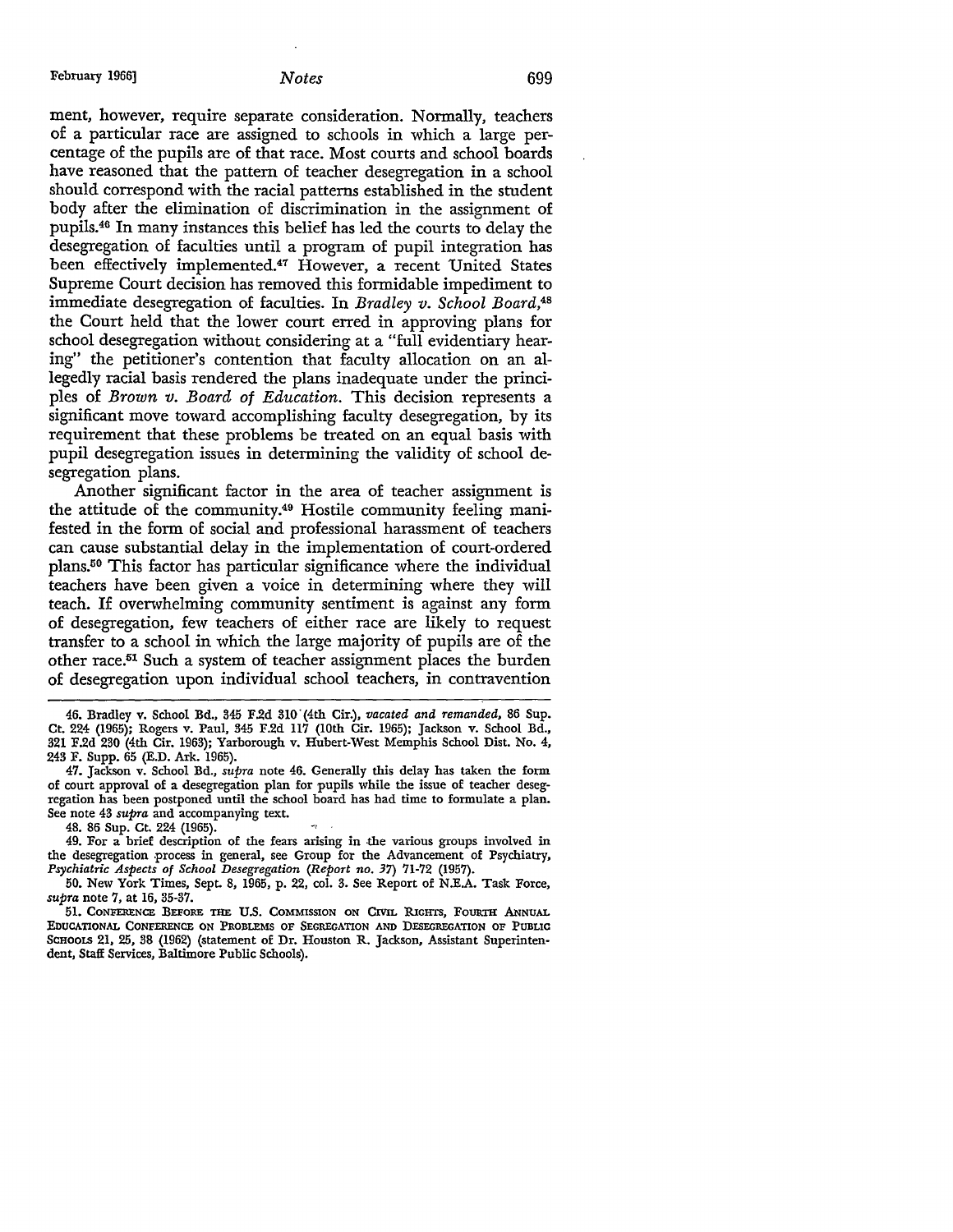of the clear mandate of the *Brown* decisions that the responsibility for desegregation rests with the local school boards.<sup>52</sup> Although there is little a court can do on a short-term basis to alter local biases, it can recognize their existence and proceed to allocate the burden of desegregation to the proper authority-the local school board.<sup>53</sup>

It is well settled that school board policies which discriminate against teachers on the basis of race are in violation of the equal protection clause of the fourteenth amendment.<sup>54</sup> Enforcement by the federal district courts of this constitutional prohibition has been supplemented by recent policies and regulations set down by the Department of Health, Education, and Welfare<sup>55</sup> in order to implement effectively the Civil Rights Act of 1964.<sup>56</sup> Under the act, HEW has the power to withhold federal funds from states which continue to practice racial discrimination in federally supported programs.61 It has been suggested that, pursuant to this power, funds be withheld from school districts recalcitrant in implementing teacher desegregation.<sup>58</sup> Such action could involve a temporary

52. "Full implementation of these constitutional principles may require solutions of varied local school problems. School authorities have the primary responsibility for elucidating; assessing and solving these problems; courts will have to consider whether the action of the school authorities constitutes good faith implementation of the governing constitutional principles." Brown v. Board of Educ., 349 U.S. 294, 299 (1955),

53. In the *Dowell* case the court was especially cognizant of this problem, and re• quired the school board to propose a plan which clearly marked the board as the body responsible for ensuring an effective and successful desegregation program. Dowell v. School Bd. of Okla. City Pub. Schools, 244 F. Supp. 961 (W.D. Okla. 1965).

54. See notes 4 and 5 *supra.* 

55. 29 FED. REG. 16299-300 (1964). The regulations provide in part that a recipient of federal welfare funds may not practice racial segregation against any individual in any way related to a benefit incurred under the program. To that end, all recipients must file an "assurance" with HEW which contains (1) a statement that the activity receiving federal funds will be carried out in accordance with the regulations, and (2) provisions for adequate administrative methods of complying with the regulations in the activity in question. *Id.* at 16300.

In *A General Statement* of *Policies Under Title YI* of *the Civil Rights Act* of *1961 Respecting Desegregation* of *Elementary and Secondary Schools,* issued April 1965, HEW explicitly includes teacher desegregation as an important element in the overall desegregation process. Information on the racial distribution of teaching personnel throughout a school system is to be included in the initial compliance report. *Id.* at 5. In addition, "steps shall . . . be taken toward the elimination of segregation of teaching and staff personnel in the schools resulting from prior assignments based on race, color, or national origin." *Id.* at 2. Two Fifth Circuit cases have held that these HEW policy statements are proper guidelines for the implementation of desegregation. Price v. Denison In'dependent School Dist. Bd. of Educ., 348 F.2d 1010 (5th Cir. 1965); Singleton v. Jackson Municipal Separate School Dist., 348 F.2d 729 (5th Cir. 1965). *But cf.*  64 MICH. L. REV. 340 (1965), which contends that such a practice would amount to abdication of judicial responsibility for setting the desegregation criteria.

56. 78 Stat. 241, 42 U.S.C. § 1971 (1964).

57. HEW does not have the unlimited discretion to cut off funds; there is a pro• cedure set out by Congress which must be followed. See 78 Stat. 252-53, 42 U.S.C. § 1975(e) (1964).

58. See New York Times, June 11, 1965, p. 64, col. l; *The Federal Dollar and Non-*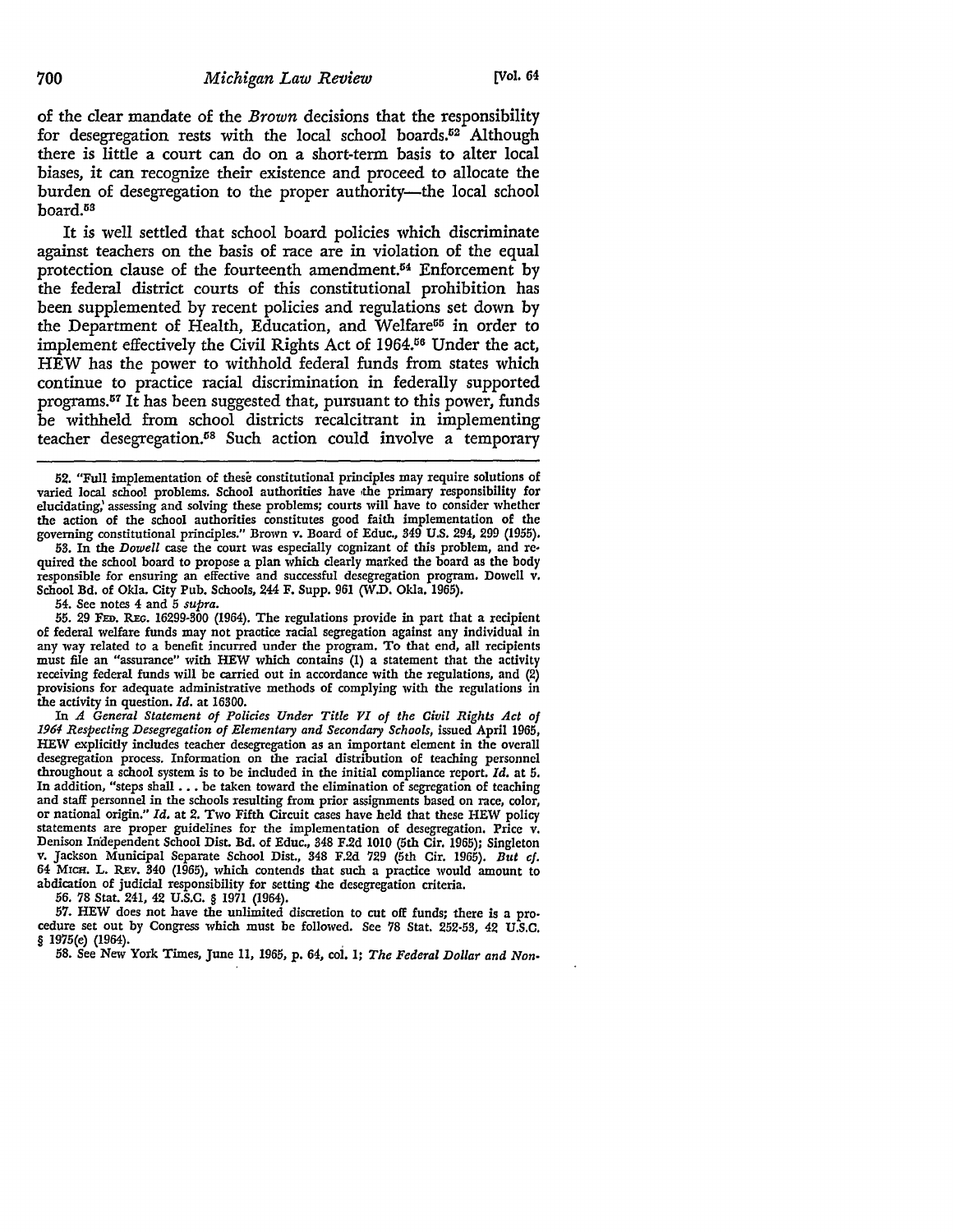curtailment of funds for school lunch programs and state welfare programs.59 Because the impact of such formidable sanctions would tend to be felt largely by those with little voice in the school boards' policy decisions, the sanctions must be employed sparingly and only in the face of obstinate resistance by a school board to desegregation.60

There are other, more basic, remedies for the slow progress of faculty desegregation, however, which approach the heart of the problem-discrimination by local administrators-and avoid the coercive effect of the HEW remedy. First, the responsibility of the local school board for carrying out the desegregation of teachers and pupils should be clearly set forth and filed with the court in the form of a comprehensive plan.61 A mere statement by the school board of a "desegregation policy" should not be sufficient, especially where there is a history of troubled race relations. In addition, the school board should be responsible for assuring that its plan does not rely for its success upon the broad discretion of a school superintendent. If the superintendent is responsible for the hiring and assignment of all teachers, criteria for that selection and assignment should be as objective as possible, as well as consistent with recognized educational standards, in order to prevent abuse of administrative discretion.<sup>62</sup> In this way the criteria will be made more

*discrimination-A Guide to Community Action Under Title VI of the Civil Rights Act* · *of 1964* (available upon request from the Secretary of Health, Education, and Welfare).

59. It seems clear from the legislative history of the Civil · Rights Act that the framers were aware of the possibility of such action. See 110 CONG. REc. 6545-47 (1964) (remarks of Vice President Humphrey); 110 CoNG. REc. 9112 (1964) (remarks of Senator Keating).

60. *Cf.* New York Times, April 19, 1963, § 2, p. 2, col. 1.

61. This is consistent with ·the HEW guidelines. See note 55 *supra.* See also Levenson, *Educational Implications of De Facto Segregation,* 16 W. REs. L. REv. 475 (1965).

62. Encouraging the use of more objective standards for the evaluation of teachers is consistent with modem educational theory. See FAWCETI, SCHOOL PERSONNEL ADMIN· IS"IRATION 7-40 (1964); GmsoN &: HUNT, *op. cit. supra* note 21, at 234-53; *Better Than Rating, New Approaches to Appraisal of Teacher Services, op. cit. supra* note' 30, at 34-36, 40.

Some decisions have held that certain educational standards may be dismissed as irrelevant if they stand in the way of achieving the overriding purpose of ending racial discrimination in the schools. Most often the "educational standard" to be overridden is the neighborhood-school system, and its demise is justified if it is used intentionally as a tool to perpetuate racial imbalance. Downs v. Board of Educ., 336 F.2d 988, 989, 995 (10th Cir. 1964), and cases cited therein. There are also good reasons for asserting the supremacy of the desegregation goal over other educational policies which affect only the placement of pupils in various schools, provided that the safety problems involved in mass transportation can be overcome. See Ross v. Dyer, 312 F.2d 191 (5th Cir. 1963) (striking down a strict school board policy of assigning pupils to the schools where their older brothers or sisters were sent); Dove v. Parham, 282 F.2d 256 (8th Cir. 1960); note 32 *supra.* But before entrenched and respected educational doctrines relating to the hiring and assignment of teachers are ignored for the sake of speeding up teacher desegregation, the relative merits of the two objectives should be carefully compared. The quality of education a student receives depends heavily upon the competence of his teacher and upon his curriculum. Faculty selection based on merit is designed to